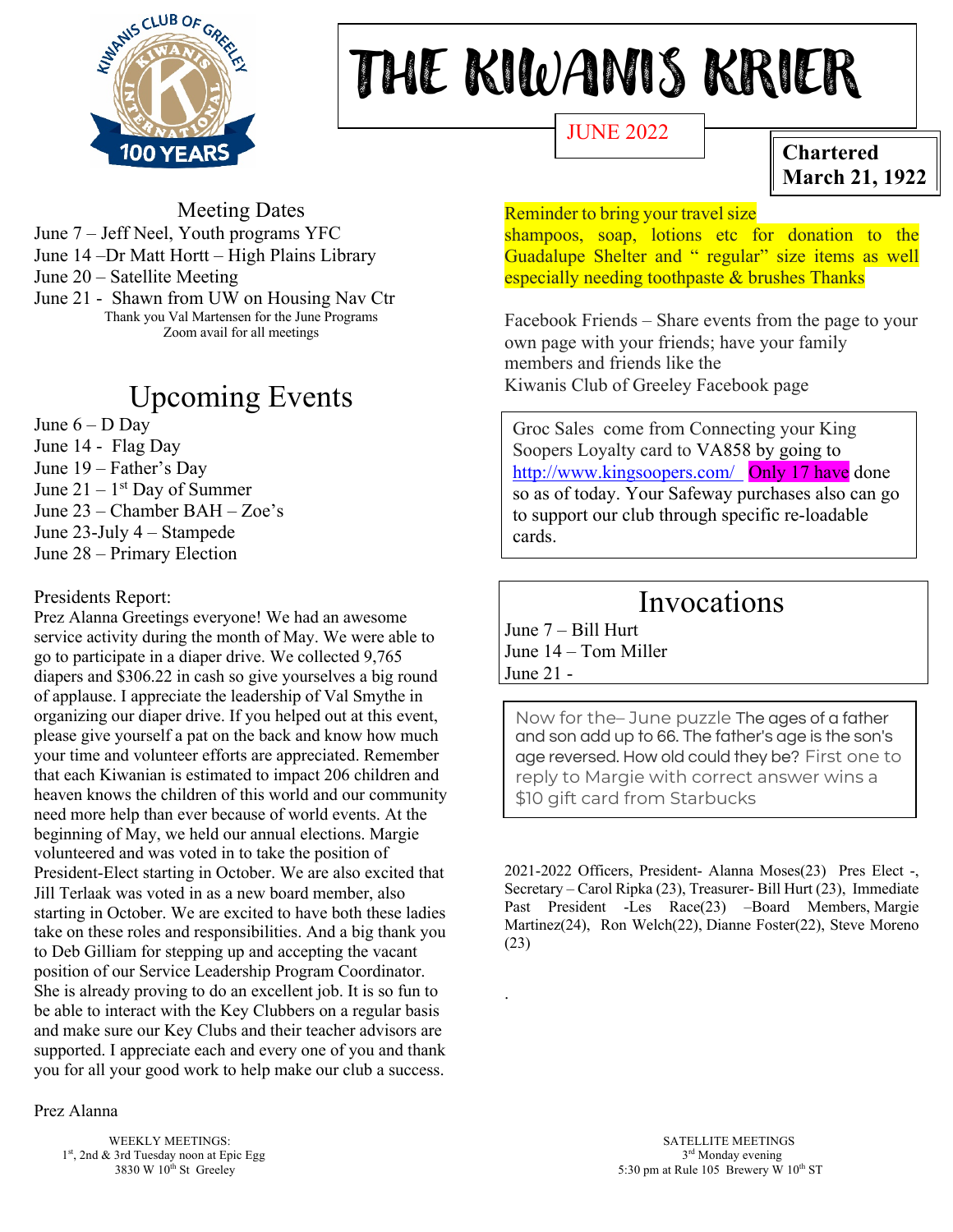## Meeting Dates for 2nd Quarter 2022

Apr  $5<sup>th</sup>$  noon Apr 12th noon Apr  $18^{th}$  5:30p Apr 19th non Apr 22 – Bd Mtg noon

May 3<sup>rd</sup> noon May  $10<sup>th</sup>$  noon May  $16^{th}$  5:30p May  $17^{\text{th}}$  noon May 27<sup>th</sup> Bd Mtg noon

> June  $7<sup>th</sup>$  noon June 14<sup>th</sup> noon June  $20<sup>th</sup> 5:30<sub>pm</sub>$ June 21<sup>st</sup> noon

DIAPER DRIVE SUCCESS 9,765 diapers and \$306.22 collected THANK YOU TO THOSE WHO SHOWED UP IN THE INCLEMENT WEATHER FOR OUR KIDS IN THE COMMUNITY



Kiwanis Club of Greeley says THANK YOU to our teachers and staff at Madison during teacher appreciation week. They received Cheesecakes.

**SEPTEMBER PROGRAM CHAIR NEEDED, MEANS YOU FIND SOMEONE TO GIVE A PROGRAM FOR THE MEETING DATES IN SEPTEMBER AND LET VAL MARTENSEN KNOW VMARTENSEN@ROCHECONSTRUCTORS.COM**  LET HER KNOW TODAY!!!

Kiwanis Committee Structure